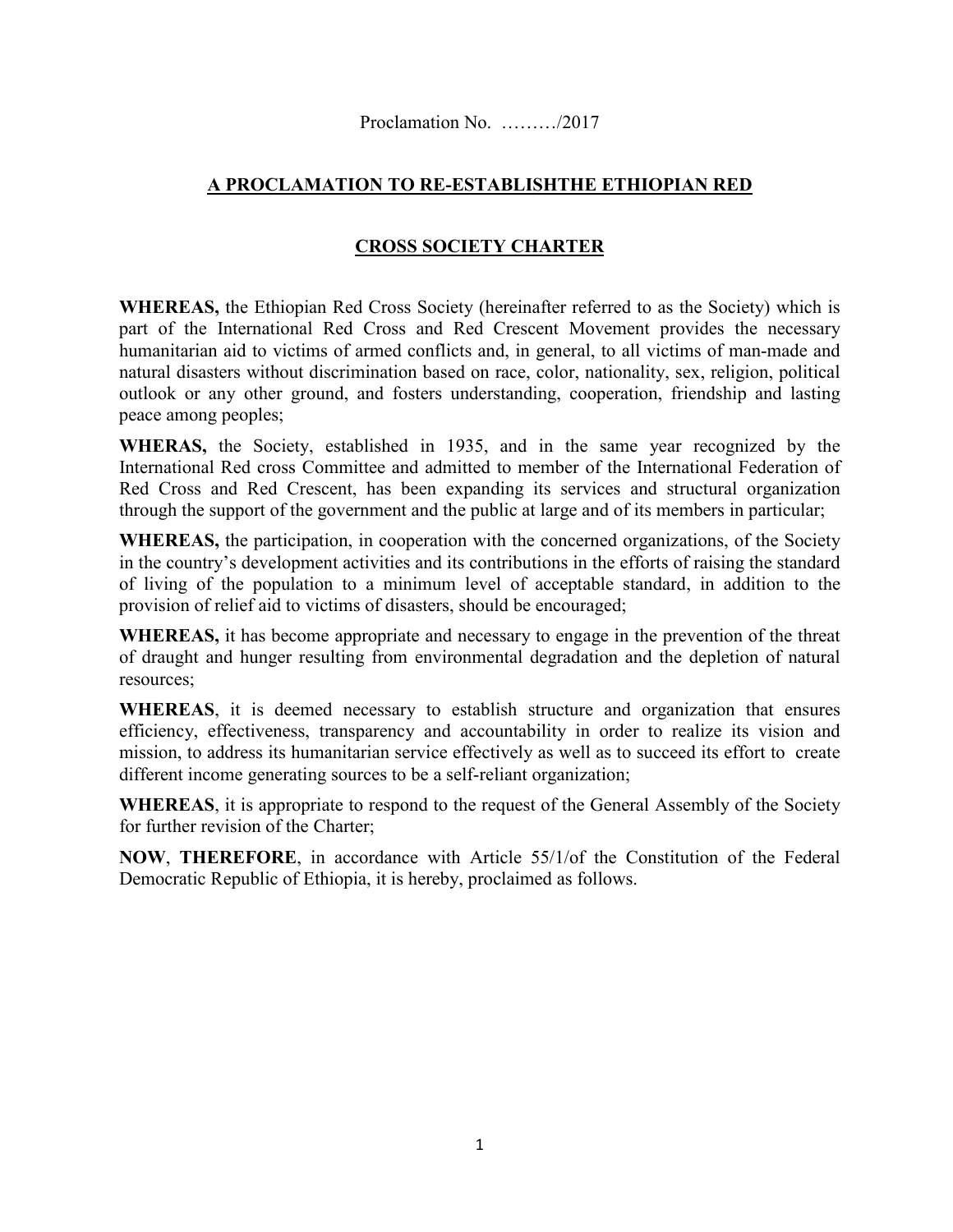# **PART ONE GENERAL**

#### **1. Short Title**

This Proclamation may be cited as the "Ethiopian Red Cross Society Re-establishment CharterProclamation No. -----------2017".

## **2. Definitions**

In this Charter:

- 1/ "Region" means a member state of the Federal Democratic Republic of Ethiopia as stated under Article 47(1) of the Federal Democratic Republic of Ethiopia Constitution and includes the cities of Addis Ababa and Dire Dawa;
- 2/ "Red Cross Youth" means a member of the Ethiopian Red Cross Society between the age of 15 and 30 years;
- 3/ "The Movement" means the consortium of the National Red Cross and Red Crescent Societies, the International Committee of Red Cross and the International Federation of the Red Cross and Red Crescent Societies;
- 4/ "Volunteer" means any person with his own free initiative without seeking any personal gain nor any external influence volunteers to participate on the humanitarian activities of the Society;
- 5/ "Geneva Conventions" means the Geneva Conventions of 12 August 1949 as well as their additional protocols of June8, 1977;
- 6/ "Corporate member" means any legal person which includes business organizations, government institutions, charities, public enterprise etc and pays the membership fee determined by the General Assembly;
- 7/ "Person" means any natural or juridical person;
- 8/ any expression in the masculine gender shall also apply to the feminine.

## **3. Ethiopian Red Cross Society**

- 1/ The Ethiopian RedCrossSociety (hereinafter the Soicety) shall, being a nonprofit oriented National Society having its own legal personalty, carry out its humanitarian activities throughout the territorial jurisdiction of Ethiopia.
- 2/ The Society carries out its activities based on this Charter, the Geneva Conventions, Statutes of the Movement, the Resolutions adopted by the International Conference of the Red Cross and Red Crescent and the Council of Delegates and the Constitution of International Federation of Red Cross and Red Crescent.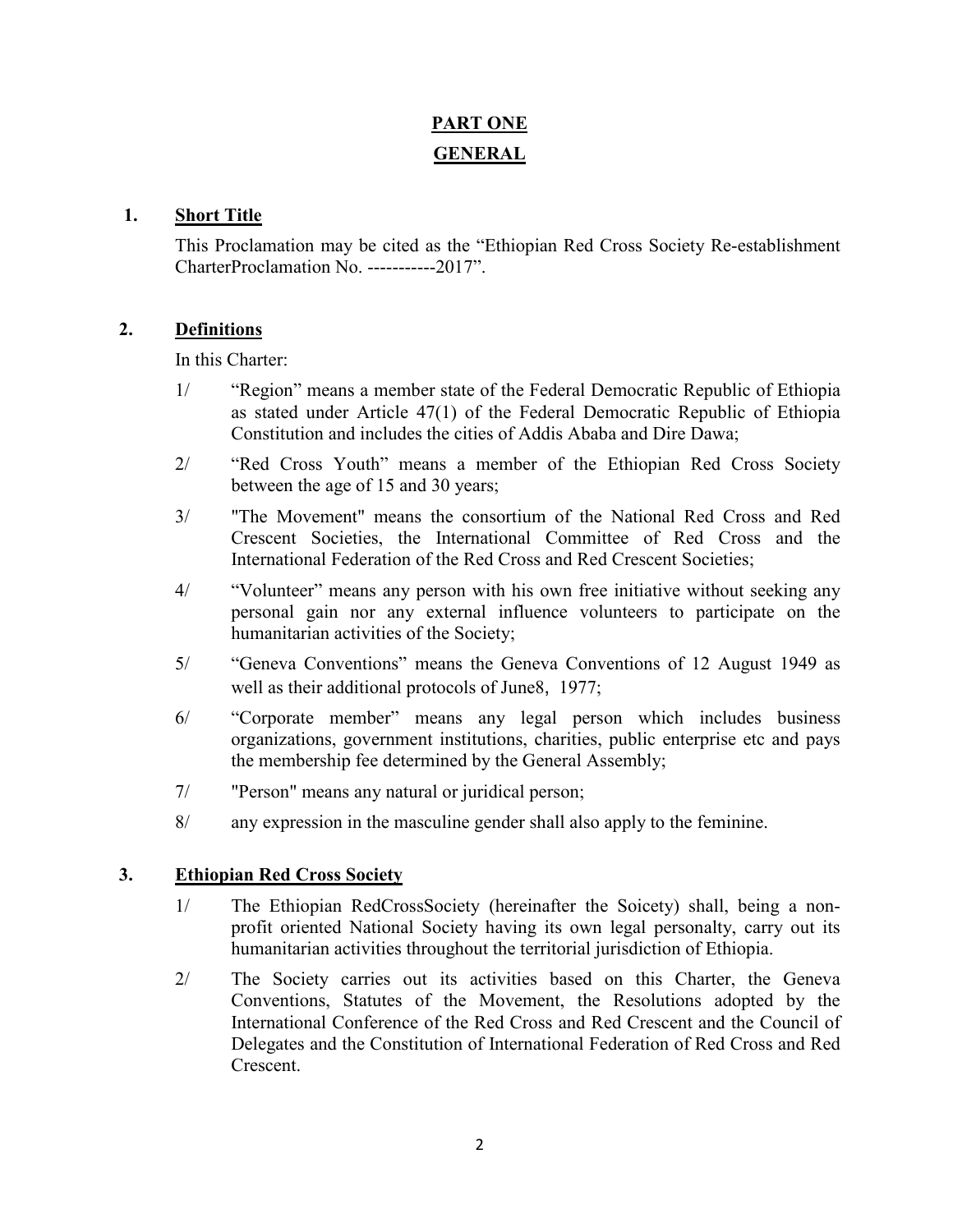## **4. Emblem of the Society**

The emblem of the Society is the heraldic sign of a Red Cross on a white background accompanied by the name Ethiopian Red Cross Society or its abbreviated designation.

## **5. Use of the Emblem**

- 1/ The shape and use of the emblem by the Society shall be governed by the Geneva Conventions, the 1991 Emblem Regulationsadopted by the International Conference of the Movement on the Use of Emblem by National Societies and other relevant laws of the country.
- 2/ Without prejudice to sub-article (1) of this Article, any person shall not in any way use the emblem or insignia without the authorization from the Society.
- 3/ The Society shall adopt appropriate internal regulations on the use and protection of the emblem by its personnel, members and volunteers in accordance with the Geneva Conventions; their additional protocols,andthe 1991 Emblem Regulationsadopted by the International Conference of the Movement and relevant laws.
- 4/ In cooperation with the appropriate public authorities, the Society ensures the proper use of the emblem at the national level in accordance with sub-article (1) to (3) of this Article its legal and regulatory framework.

## **6. Principles**

The fundamental principles of the Society are:

## 1/ **Humanity**

The Society which is born of a desire to bring assistance without discrimination to the wounded on the battlefield, endeavors in its international and national capacity, to prevent and alleviate human suffering wherever it may be found. Its purpose is to protect life and health and to ensure respect for the human being. It promotes mutual understanding, friendship, cooperation and lasting peace amongst all peoples.

## 2**/ Impartiality**

The Society makes no discrimination as to nationality, race, sex,religious beliefs, class or political opinions. It endeavors to relieve the suffering of individuals, being guided solely by their needs, and to give priority to the most urgent cases of distress.

## 3/ **Neutrality**

In order to continue to enjoy the confidence of all, the Society may not take sides in hostilities or engage at any time in controversies of a political, racial, religious or ideological nature.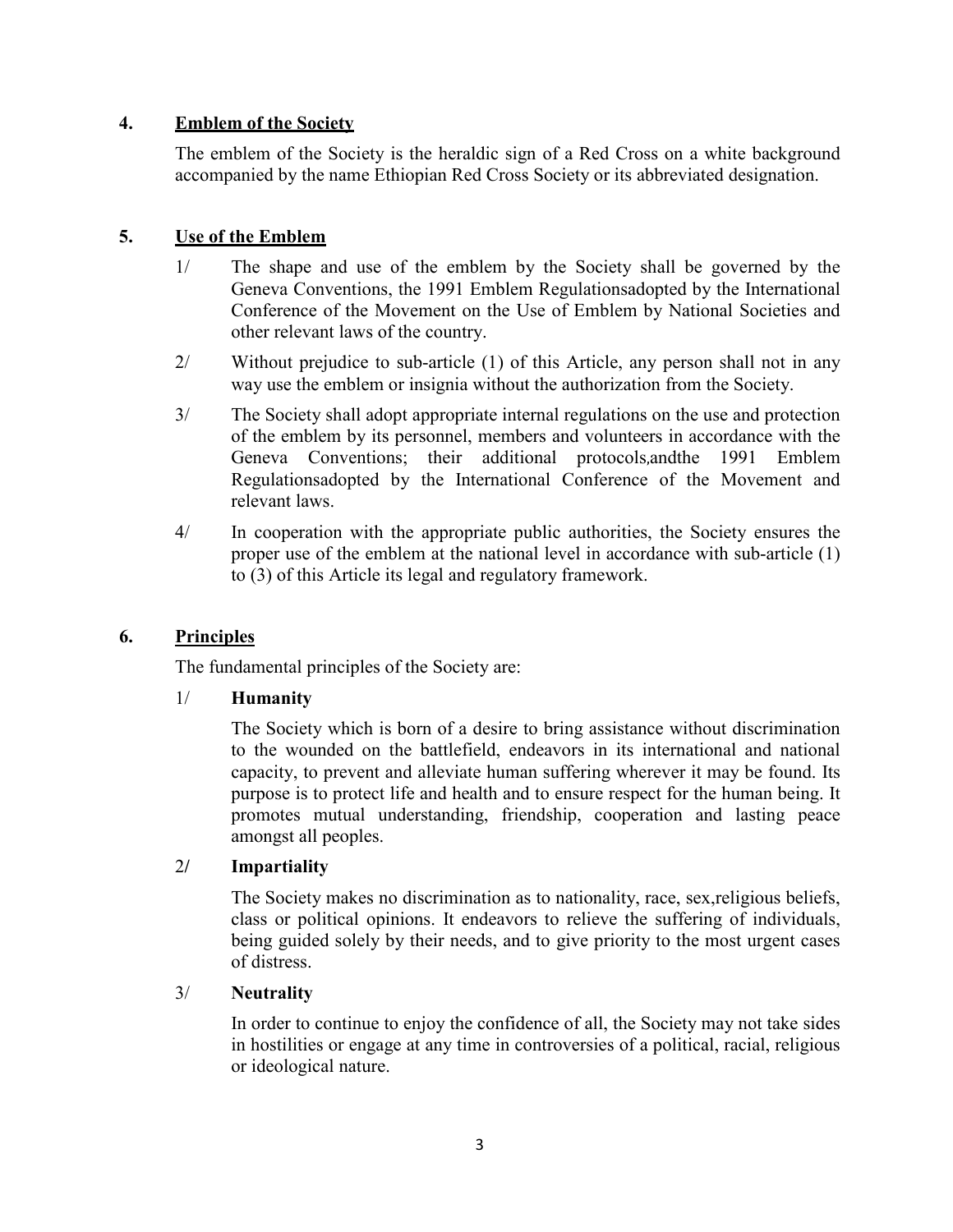#### 4**/ Independence**

The Society is independent. The Society, while auxiliary in the humanitarian services of the government and subject to the laws of the country, must always maintain its autonomy so that it may be able at all times to act in accordance with its principles.

## 5/ **Voluntary Service**

The Society is not prompted in any manner by a desire for gain and it extends voluntary relief for human beings.

#### 6**/ Unity**

The Society is the only Red Cross Society in Ethiopia. It must be open to all and carry on its humanitarian work throughout its territory.

#### 7**/ Universality**

TheSociety endeavors to achieve its purposes in collaboration with other Societies which have equal status and share equal responsibilities and duties.

## **7. Purposes**

In conformity with the Geneva Conventions and the fundamental principles referred to in Article 6 of this Charter, the Society shall have the following purposes:

- 1/ to alleviate human sufferings on the health and lives of human beings caused due to manmade and natural disasters including hostilities, to restore family links and to help the victims of the disaster rehabilitate quickly;
- 2/ to prevent disaster on the lives and health of human beings caused by natural calamities and hostilities and build community resilience;
- 3/ to work towards humanity, volunteerism and the prevalence of peace for human beings.

## **8. Relationship with the Government**

- 1/ The Society serves as an auxiliary to the Government in the humanitarian field in line with its purpose and fundamental principles.
- 2/ In order to achieve its purposes, the Government shall provide to the Society necessary support.
- 3/ Agreements concluded withpublic authorities regarding the execution of a social service shall be in writing.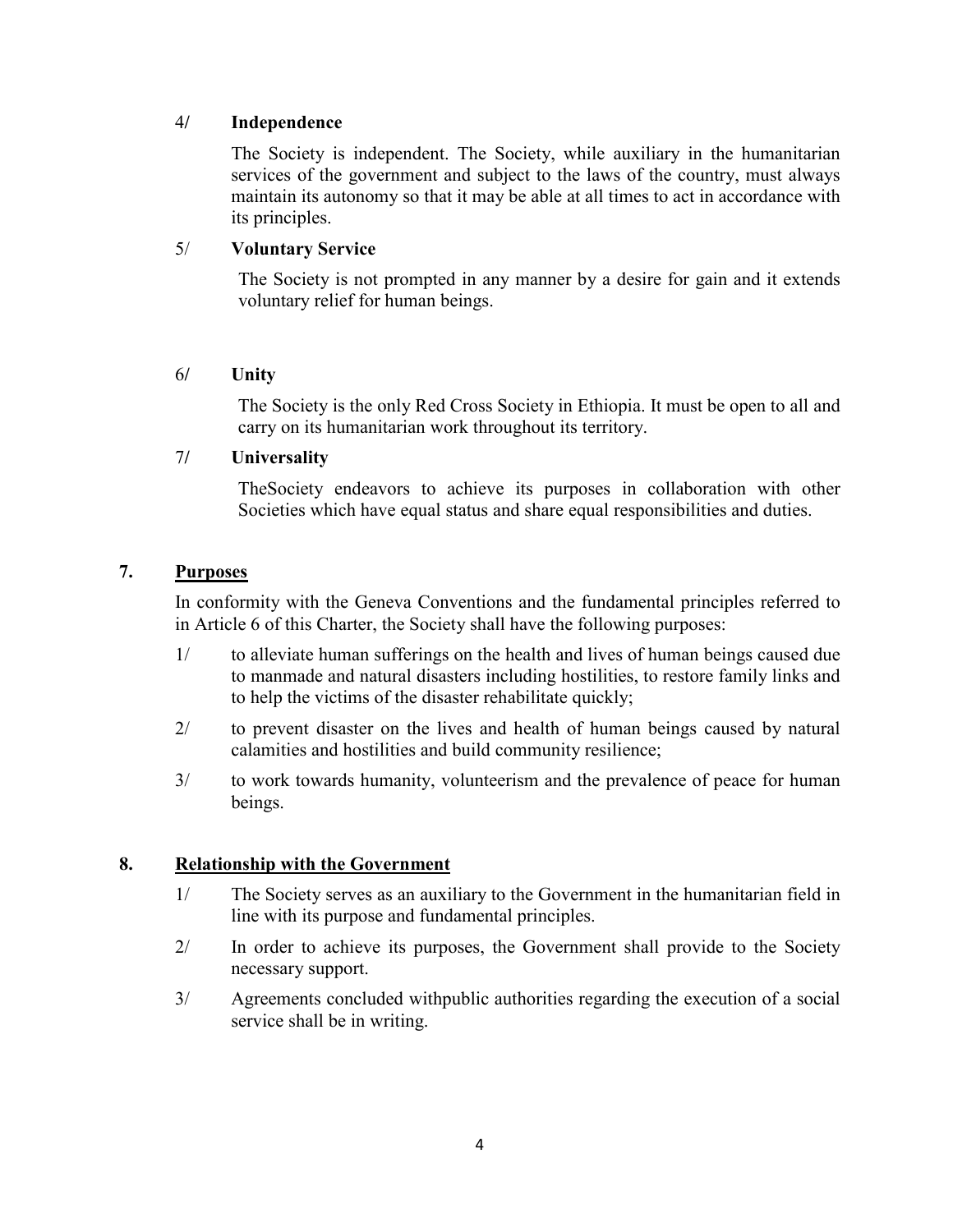## **9. Institutional Autonomy**

- 1/ In pursuing its purposes, the Society has institutional autonomy.
- 2/ Any agreements entered between the Society and Governmental and nongovernmental organizations shall not be contrary to the fundamental principles of the Society.

#### **10. Relationship with other Entities**

- 1/ The Society shall in particular fulfill the conditions laid down under Articles 3 and 4 of the Statutes of the Movement, and is bound by the obligations under Article 8 of the Constitution of the International Federation of Red Cross and Red Crescent in its relationship with components of the movement .
- 2/ In order to fulfill its purposes, the society may work with non-governmental organizations, mass organizations and relevant private sectors.

#### **11. Duties and Capacity**

The Society shall have the following duties and capacity:

- 1/ to alleviate the situation of vulnerable persons and communities affected by armed conflicts, internal disturbances and tensions, natural disasters and other emergencies;
- 2/ to provide victims with effective emergency assistance during catastrophes or disasters;
- 3/ to provide assistance to military and civilian victims of war in conformity with the Geneva Conventions and its fundamental principles and to undertake all necessary preparations to that end in time of peace;
- 4/ to rehabilitate displaced victims of man-made and natural disaster and assist their efforts to become self-reliant through participation in development activities; to create publicawareness in disaster-response, to assist the government's effort in risk reduction and food security;
- 5/ to cooperate with all concerned in the prevention of diseases, the promotion of public health services, the training of medical personnel and the improvement of standards of health in general, including the development and implementation of primary health care services;
- 6/ in cooperation with the concerned organs, to participate in and contribute towards environmental protection, community development activities such as afforestation, supply of potable water and the provision of community sanitary services;
- 7/ to support those groups of the community, especially women, children,elderly people, andpersons with disabilities who are most vulnerable to disaster;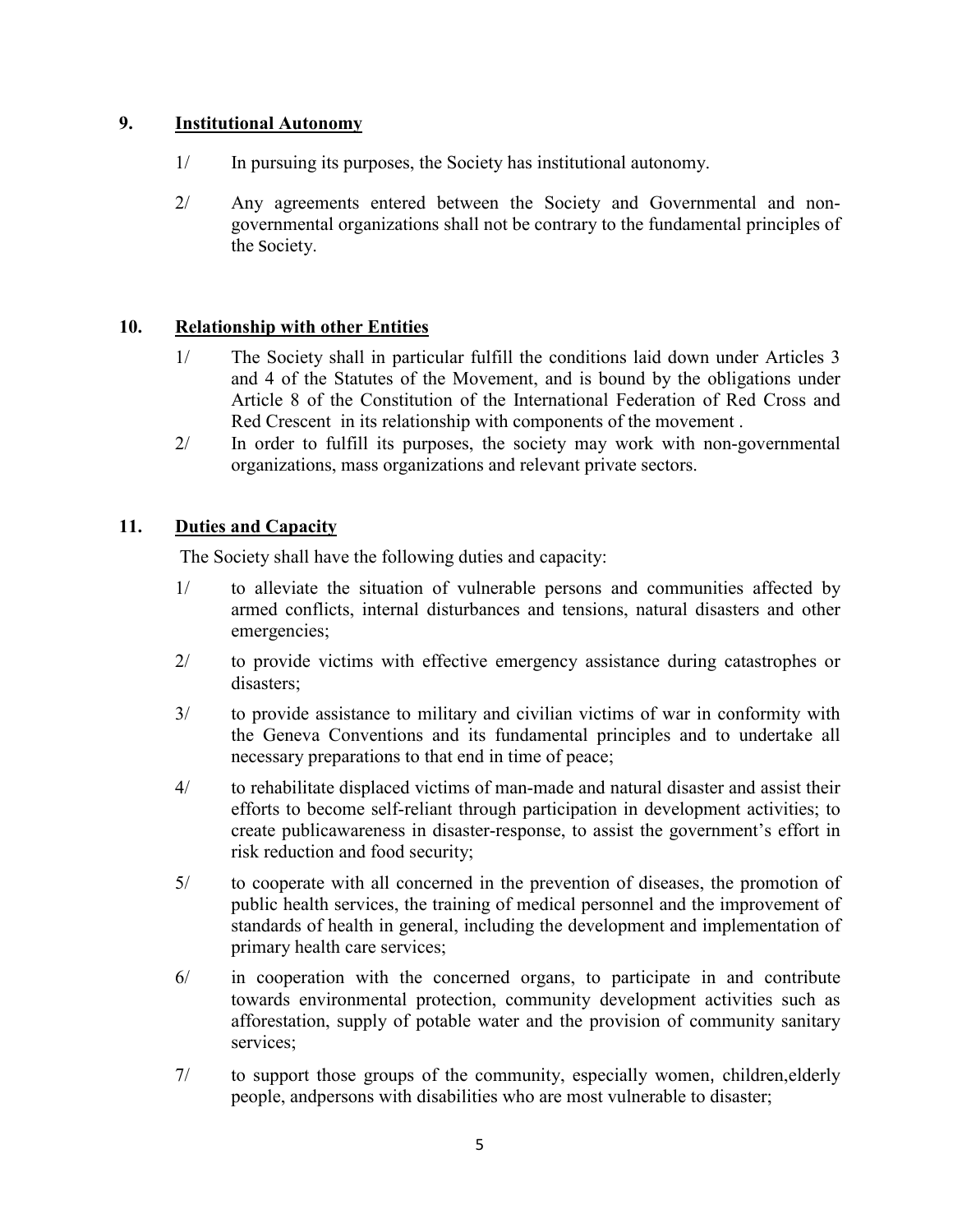- 8/ to disseminate international humanitarian law and to assist and support the effort of the government for the implementation of the law, which is the basis for humanitarian services, with a view to promoting the prevalence of peace, amongst all peoples and nations, of cooperation and mutual understanding;
- 9/ to act in restoring family links, in accordance with the Restoring Family Link Strategy to be adopted by the council of Delegates of the Movement;
- 10/ to endeavor to further popularize the fundamental principles of the International Red Cross and Red Crescent Movement;
- 11/ to raise its membership and the role of volunteers;
- 12/ to propagate and expand the Red Cross Youth movement among the young and the rest of the community;
- 13/ to train and deploy volunteers for rescue work and social welfare, as well as other volunteers in its fields of activity;
- 14/ to strive for the promotion of understanding and peace in the world by developing and strengthening its relations with the other components of the movement and other international organizations;
- 15/ to plan, formulate and implement various projects, which are consistent with its purposes and duties, with a view to creating permanent sources of revenue to be able to finance its services;
- 16/ to own movable and immovable property, to acquire, administer and alienate property, to enter into contracts, to sue and be sued in its own name;
- 17/ to carry out other related activities necessary for the attainment of its purposes.

#### **PART TWO MEMBERSHIP**

## **12. Eligibility for Membership**

Any person who is willing to accept and translate into deeds the fundamental principles of the Society may become a member of the Society without discrimination related to race, color, nationality, sex, religion, political opinions or any other status.

## **13. Types of Membership**

The types of membership shall include the following:

- 1/ regular membership;
- 2/ life membership;
- 3/ honorary membership;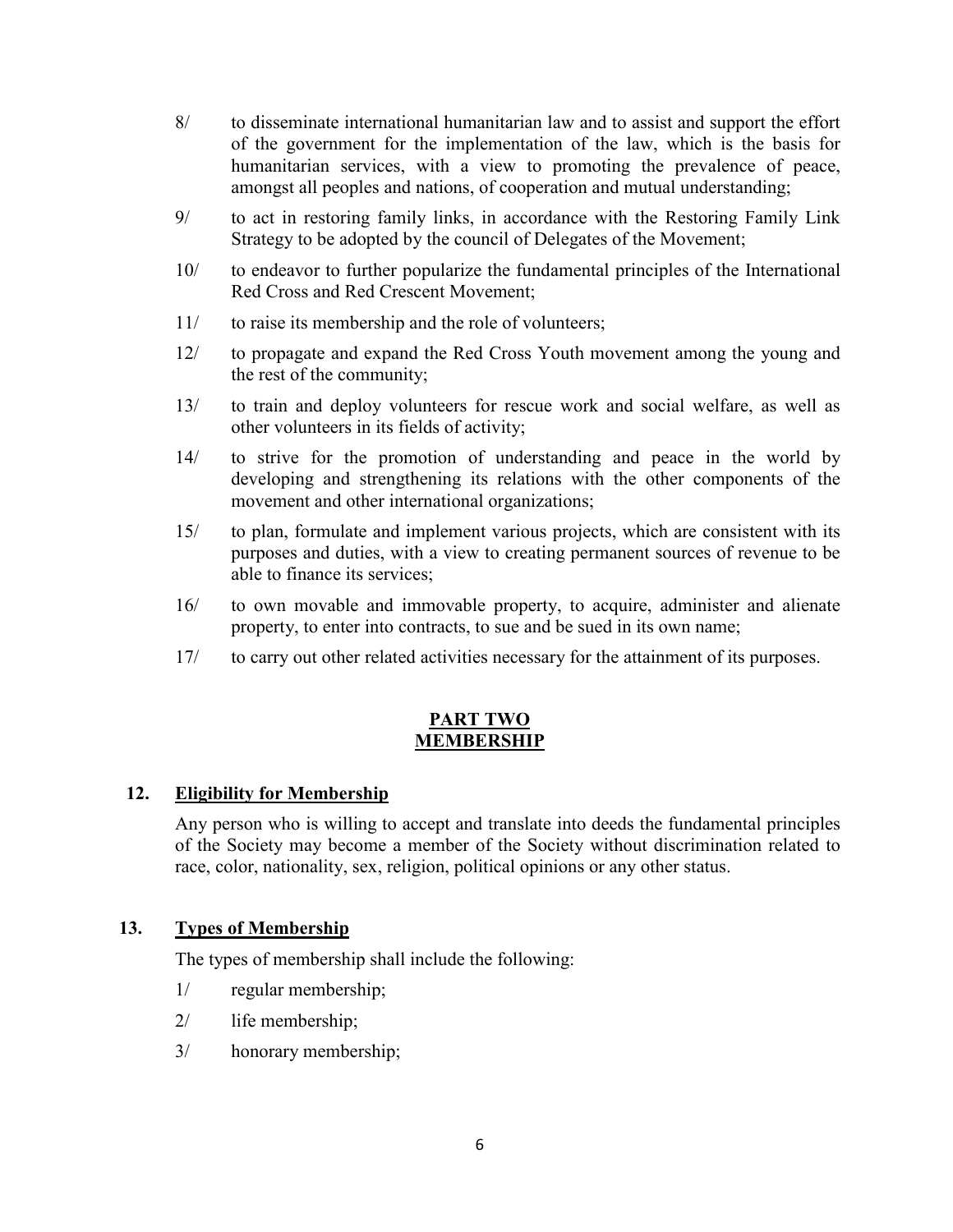- 4/ corporate membership;
- 5/ Red Cross Youth membership.

## **14. Conditions for Membership**

- 1/ The following conditions shall qualify for regular membership:
	- a) the payment of annual membership fee as fixed by the National General Assembly, or
	- b) without compromising its purposes, donation in kind to the Society equivalent to the membership fee; or
	- c) the provision of free service as required by the society.
- 2/ The status of life membership may be obtained by any individual or family upon a one-time full payment of the sum fixed by the National General Assembly or by donating property or providing free service to the Society the value of which is equivalent to the payment, without compromising its purposes.
- 3/ The status of honorary membership may be obtained upon rendering exceptional humanitarian service in line with the fundamental principles of the Society and in connection with the Society's purpose and activities and shall be granted by the National General Assembly.
- 4/ The status of corporate membership may be obtained up on payment of the annual membership fee as fixed by the National General Assembly.
- 5/ The status of Red Cross Youth membership may be obtained by joining youth clubs established by the Society and up on payment of the annual membership feeas fixed by the National General Assembly

## **15. Rights of Members**

- 1/ A regular member, a life member as well as a Red Cross Youth member who has attained 18 years of age may:
	- a) attend and vote at meetings of the society held at the level of Kebele, Woreda, Zone/Special Woreda, Region or National General Assembly and at any other meetings of the Society; and
	- b) be eligible for election in the governance of the society at all levels.
- 2/ A person representing a corporate member may attend and vote at the General Assemblies of the Society but shall not be eligible for election.
- 3/ An honorary member may attend and forward opinions at General Assemblies of the Society but neither shall be able to vote nor be eligible for election.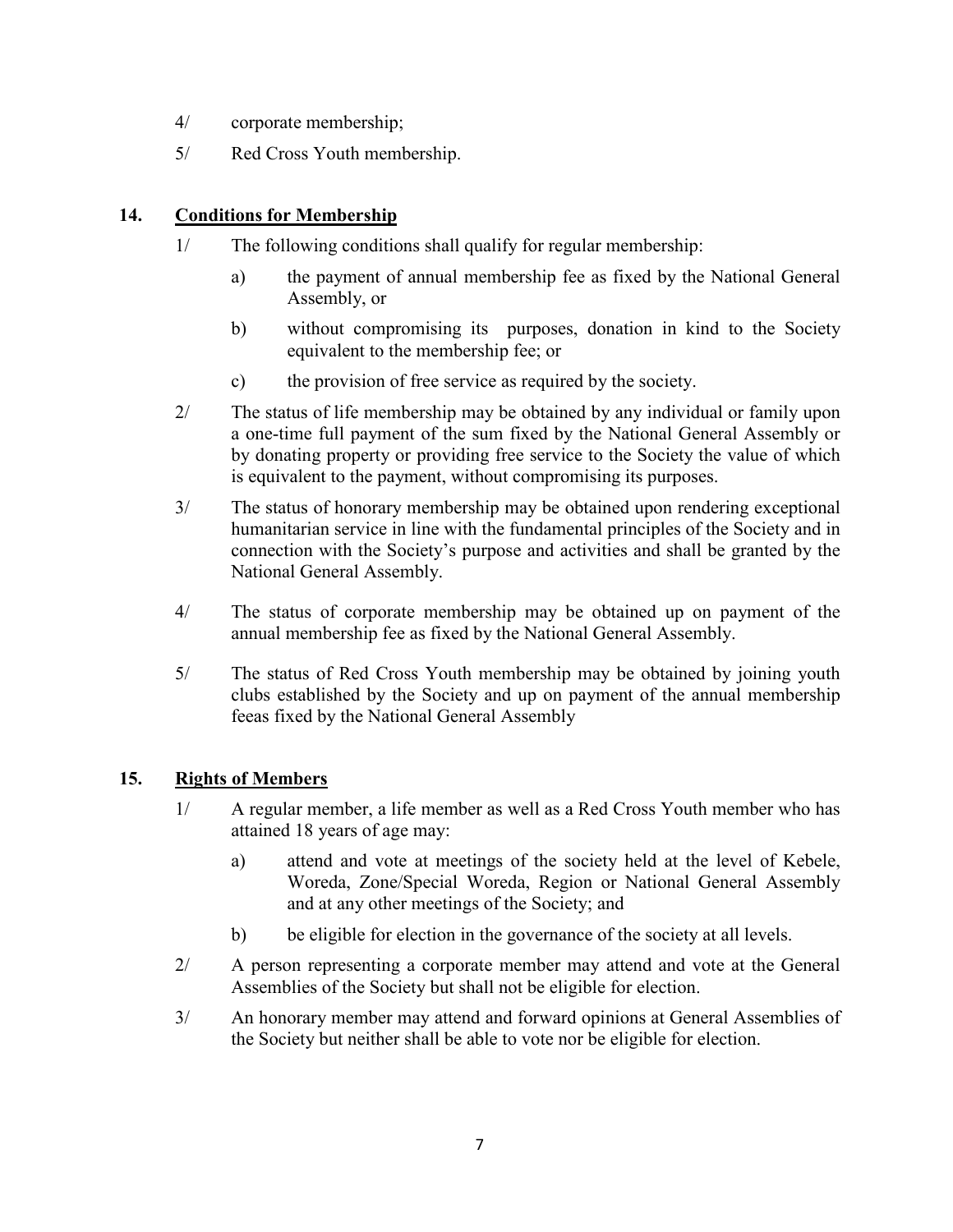## **16. Revocation and Recovery of Membership**

- 1/ Membership may be revoked on the following grounds:
	- a) in case of regular members, failure to pay the annual membership fee for two consecutive years;
	- b) Discontinuation of services for two consecutive years, where membership was based on providing services to the Society;
	- c) Infringement of the fundamental principles of the Society or engage in activities or showing a moral character seriously detrimental to the work of the Society.
- 2/ Membership that was revoked pursuant to sub Article (1) (a) or (b) of this Article may be recovered by paying the current membership fee or by resuming the discontinued services or by making donations equivalent to the fee.
- 3/ The authority to revoke membership rests with the Woreda, Zonal/Special Woreda, Regional or National Governing Board as may be appropriate. The procedure for appealing against a decision to revoke a membership will be determined in the internal regulations of the Society.
- 4/ The decision to revoke membership right shall be communicated to the member in writing by stating the reason and it shall be communicated to the next General Assembly of the concerned branch.

## **PART THREE**

## **ORGANIZATION AND STRUCTURE OF THE SOCIETY**

## **17. Patron of the Society**

- 1/ The patron of the society shall be the President of the Federal Democratic Republic of Ethiopia.
- 2/ The President shall extend all necessary assistance to the Society in the attainment of its purposes, in securing wider public acceptance and in promoting its activities.

## **18. Organization of the Society.**

1/ In line with Federal Democratic Republic of Ethiopia's government structure and keeping its principle of unity, the Society is organized at national and regional levels.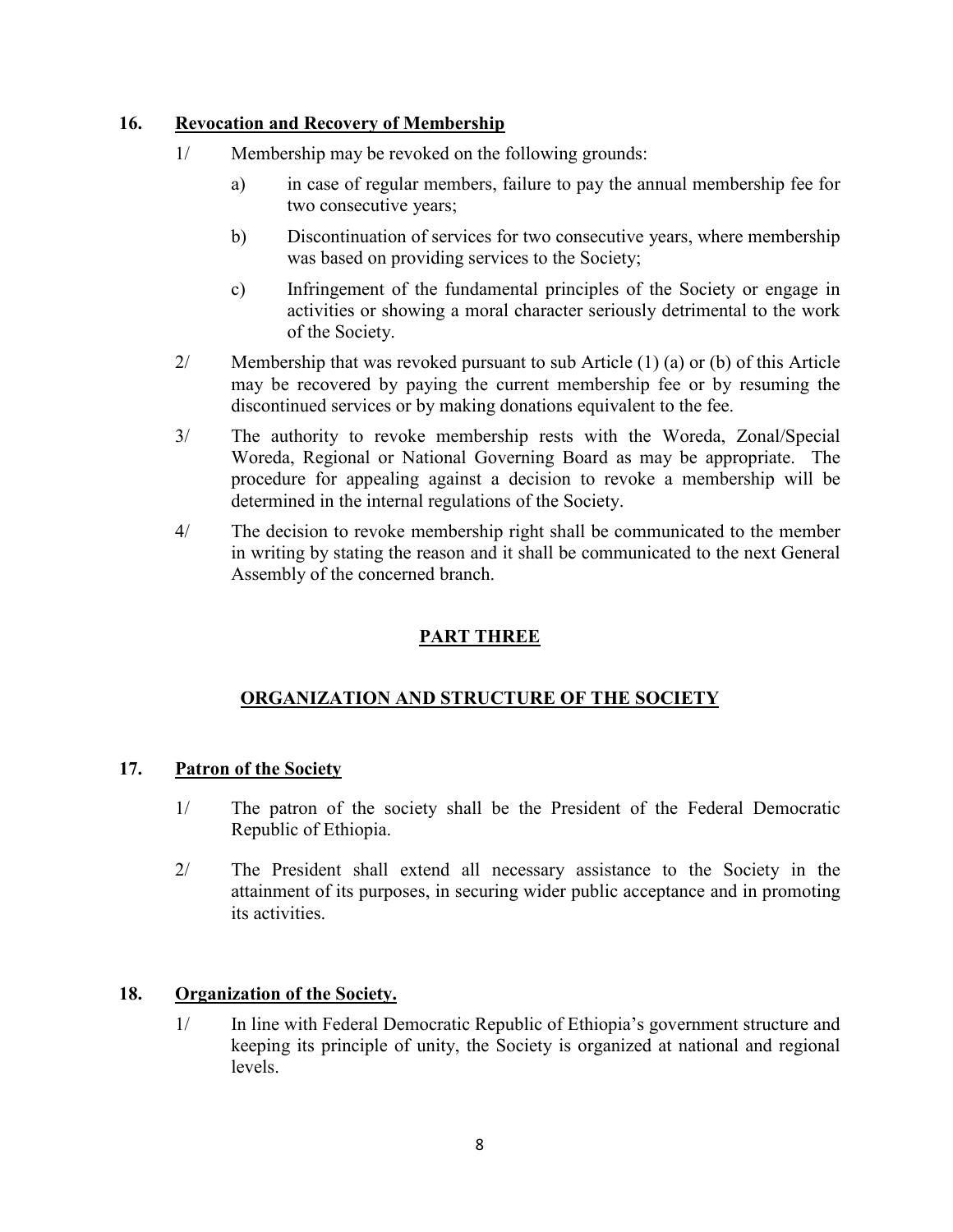- 2/ The regional branches of the Society shall be organized, whenever necessary, at Zonal/Special Woreda, Woreda and Kebele administration levels in line with the regional government administrative arrangement.
- 3/ In order to fulfill the purposes of the Society, the organization of the Society at national level shall perform national and international duties and responsibilities
- 4/ While accountable to the national headquarters, regional branches shall carryout activities towards the fulfillment of the purposes of the Society based on the policies adopted and decisions passed at the national level.
- 5/ While accountable to their respective regional branches, Zonal/Special Woreda, Woreda and Kebele branches shall carryout activities towards the fulfillment of the purposes of the Society based on the policies adopted at the national level and decisions passed at different levels.

## **19. Structure of the Society**

The national and regional organization of the Society has the following internal structure:

- 1/ The national level has the following structure:
	- a) General Assembly,
	- b) Governing Board and
	- c) National Head Quarters
- 2/ The Regional, Zonal/Special Woreda and Woreda levels as deemed necessary have the following structure:
	- a) General Assembly,
	- b) Governing Board and
	- c) Branch Office
- 3/ The Society may have Red Cross Committees at Kebele level as may be necessary
- 4/ Regional branches shall provide the National headquarters with regular reports on the implementation of the Society's policies and decisions adopted at national level.

## **20**. **Members of the National General Assembly**

The National General Assembly shall have the following members:

- 1/ nine members of the Governing Board,
- 2/ five memberselected from General Assemblies of each Regional Branches;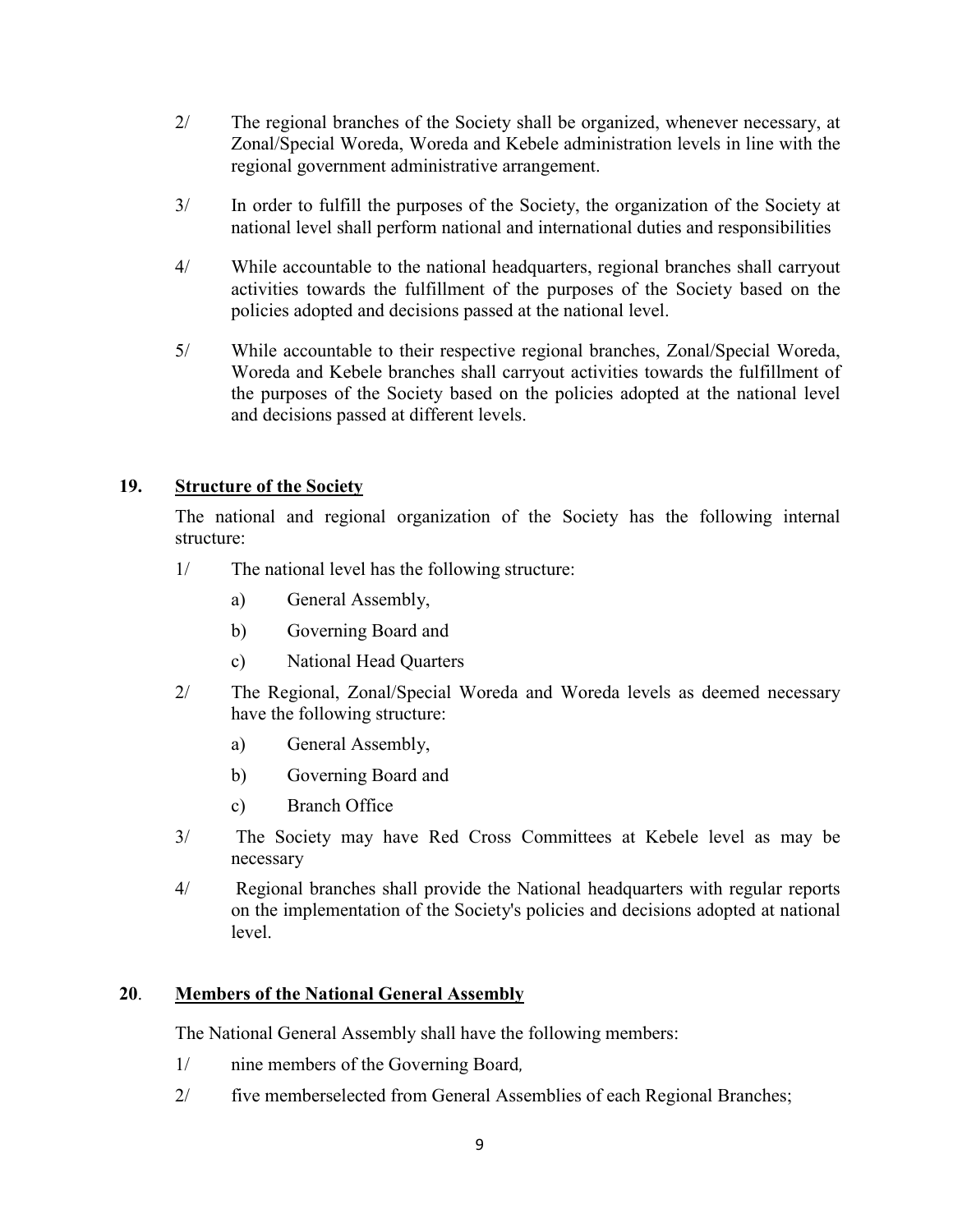- 3/ in addition to the members elected under sub article 2 of this article, members who are elected from branches at Regional, Zonal/Special Woreda, Woreda level electing one with every additional 100,000 members of them. However, the number of elected members in this case from regional level should not exceed twenty five (25). The details shall be determined by regulation to be adopted by the National General Assembly.
- 4/ Minister or higher official of each of the following government offices:
	- a) Ministry of Foreign Affairs,
	- b) Ministry of National Defense,
	- c) Ministry of Health,
	- d) Ministry of Finance and Economic Cooperation,
	- e) Ministry of Education,
	- f) Ministry of Women and Children Affairs
	- g) National Disaster Risk Management Commission,
	- h) National Intelligence and Security Service,
- 5/ A representative of the Ethiopian Labor Unions' Confederation,
- 6/ A representative of the Ethiopian Chamber of Commerce and Sectoral Associations,
- 7/ Three youth members who are elected by the National Red Cross Youth Executive Committee,
- 8/ A representative of the Society's workers union,
- 9/ Not more than thirty (30) Red Cross members to be chosen by the National Governing Board,
- 10/ The term of service for General Assembly members elected under sub Articles 2, 3, 7 and 9 of this Article is four years. No member of the General Assembly shall serve more than two consecutive terms in the General Assembly, but this would not bar a member to be elected after lapse of one term

#### **21. Powers and Duties of the National General Assembly**

The National General Assembly as the supreme organ of the society shall have the following powers and duties:

- 1/ to elect, members of the Governing Board of the Society;
- 2/ to enact or adopt the policy of the Society;
- 3/ to give the necessary general policy guidelines to the Governing Board and supervise its activities;
- 4/ to approve the short, medium and long-term work programmes and gross budget of the society submitted to it by the Governing Board;
- 5/ to examine and approve the reports of the Governing Board and the auditors;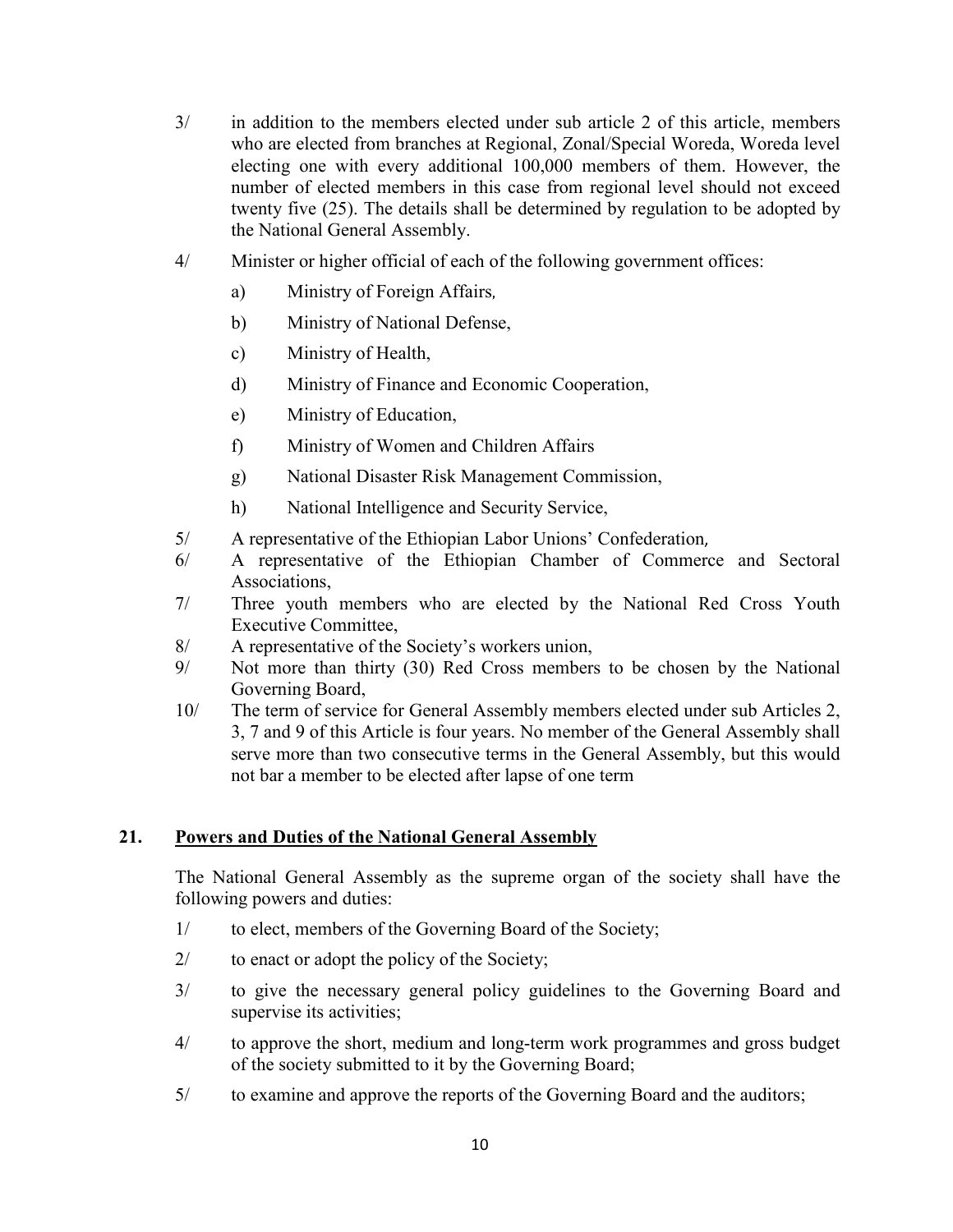- 6/ to examine and approve decisions of the Governing Board on major and urgent relief expenditures not appropriated in the budget;
- 7/ to decide upon the recommendations of the Governing Board as to the types of membership, the amount of membership fees and contributions to be made by regional offices to the Head Quarter, Zonal/Special Woreda to Regions and Woreda to Zonal branch of the Society;
- 8/ to decide upon the granting of honorary membership and the awarding of the Society's most distinguished medals and decorations to persons recommended by the Governing Board on account of their outstanding humanitarian services rendered to the public in line with the fundamental principles of the Society;
- 9/ to appoint an external auditor of the society for a term of two years;
- 10/ to revise this Charter as may be necessary and submit to the Government for approval;
- 11/ to approve regulations on the procedure of the General Assembly meetings and the election of governing board members;
- 12/ to approve regulations to define the organization, powers and duties of headquarters, branch organs and offices of the Society;
- 13/ pass final decisions concerning the Society;
- 14/ such other powers and duties which may be necessary to fulfill the purposes of the Society.

## **22. Meetings of the National General Assembly**

- 1/ The National General Assembly shall hold a regular meeting every two years within six months after the end of the second fiscal year of the society.
- 2/ Extraordinary meetings may be held at any time when deemed necessary.
- 3/ Extraordinary meetings may be convened:
	- a) upon the decision of the Governing Board; or
	- b) at the request of one-third of the members of the General assembly;
	- c) when half or more than that of the regional Governing Boards, by their decisions, request for extraordinary meeting;
- 4/ All notices on holding a regular meeting of the General Assembly, together with reports of the Governing Board and of auditors as well as a copy of the agenda, shall be sent to members of the Assembly one month prior to the meeting.
- 5/ All notices on holding an extraordinary meeting of the General Assembly and a copy of the agenda shall be sent to members of the Assembly fifteen days prior to the meeting.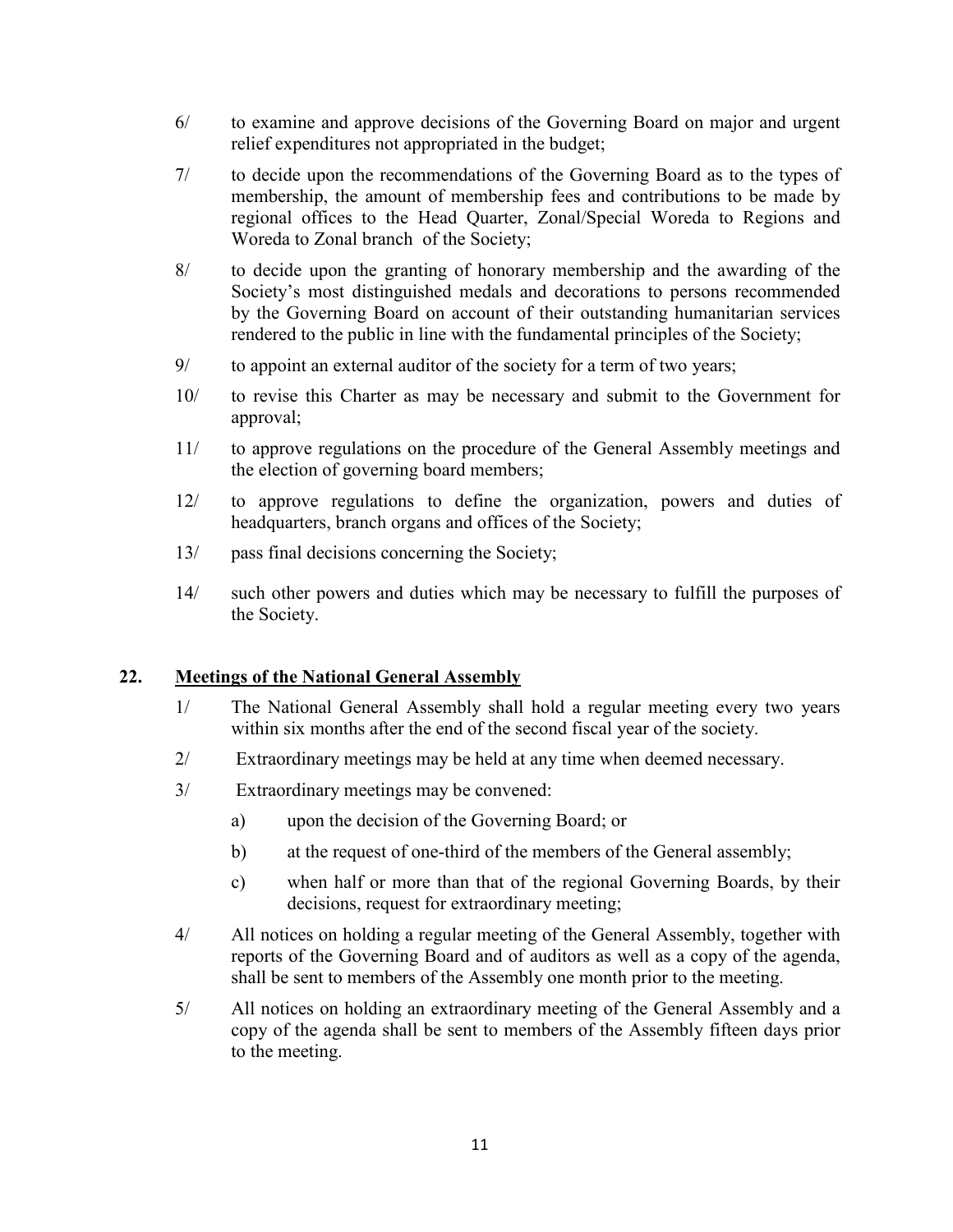## **23. Procedures for the Meetings of the National General Assembly**

- 1/ Meetings of the General Assembly shall be presided over by the President of the Society.
- 2/ Unless stated otherwise in this Charter:
	- a) the presence of half of the members shall constitute a quorum;
	- b) decisions shall be made by a majority vote of the members present and vote at a meeting;
	- c) in case of tie, the Chairperson shall have the casting vote.
- 3/ Where there is no quorum as determined under sub Article (2) (a) of this Article, the Assembly shall be convened for second time within fifteen days. Decisions shall be made by a majority vote of such members as are present at the second meeting.
- 4/ Each member of the General Assembly shall have a single vote.
- 5/ Minutes of the deliberations and decisions of the Assembly shall be taken by rapporteurs elected by the Assembly and shall be signed by the President and the rapporteurs.

## **24. Members of the National Governing Board**

- 1/ The Governing Board of the Society shall have nine members elected by the General Assembly; and one of the members shall be representatives of the youth.
- 2/ Election of the Governing Board members as far as possible should take in to consideration gender, experience and professional diversity.
- 3/ The Governing Board members are elected from members of the General Assembly who are called and attended. However, the Assembly can elect to board member those who were called to and were unable to attend due to a reason beyond their capacity but expressed their commitment to accept any responsibilities by the General Assembly decision.
- 4/ The Secretary General of the Society shall be a non-voting member and secretary of the Governing Board.
- 5/ Due care should be taken in ensuring the absence of any conflict of interest between the candidates profession or background and his freedom to execute his tasks in the Society.
- 6/ In executing their task in the Society, members of the Governing Board shall act solely in the interest of the Society. In case members of the Governing Board holds high government offices or a position in the political party, he shall either resign as a board member or give the assurance that his position in the government or political party may not affect his r freedom to execute the task of the Society.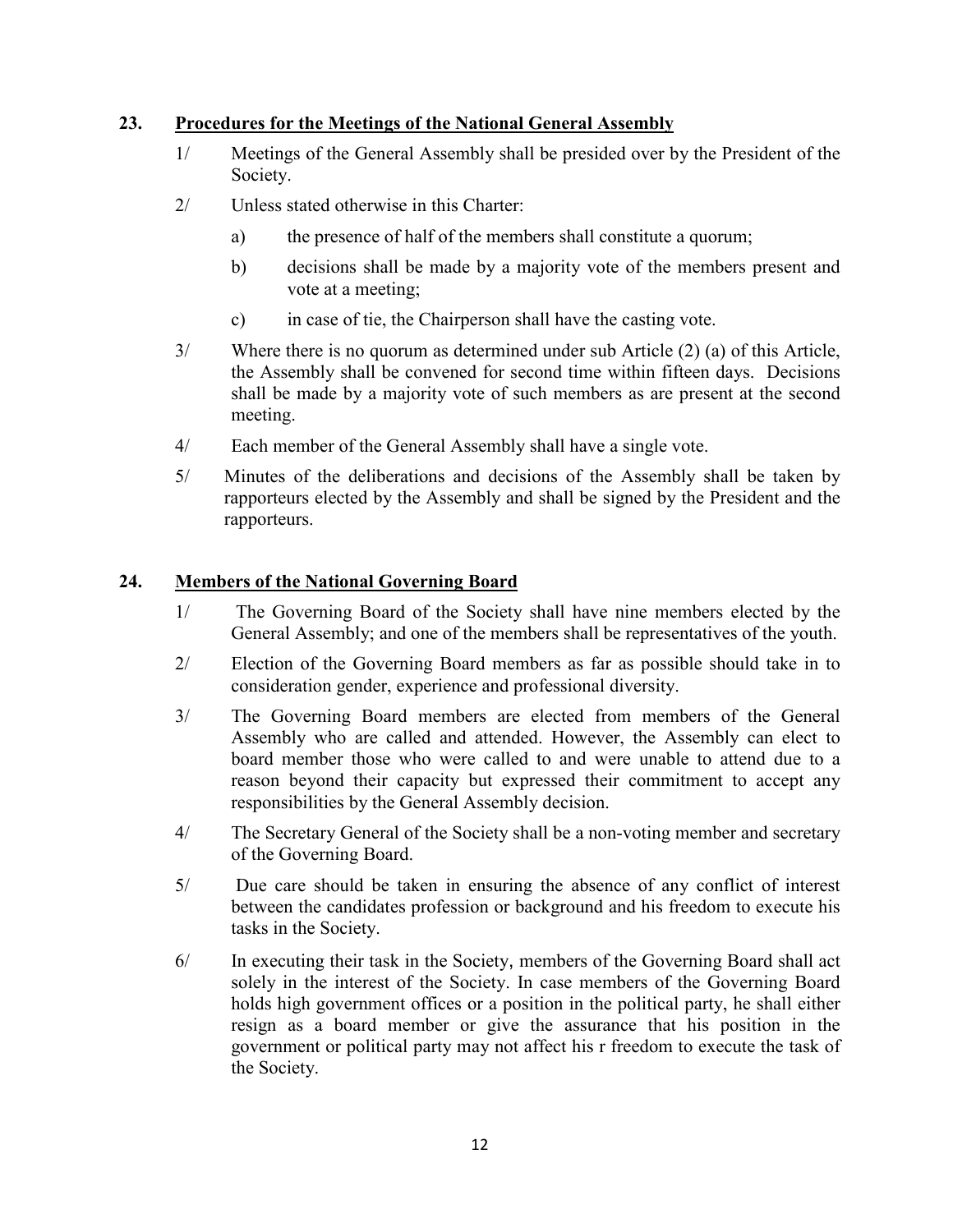7/ Notwithstanding sub-article (6) of this Article, the Governing Board may not have more than three members who hold high offices in political parties or in government structure.

## **25. Terms of Office**

- 1/ Members of the Governing Board shall serve for a term of four years; provided, however, that a member at any level may be re-elected at the expiry of his term of office.
- 2/ No member could serve for more than two successive terms of office on the same level; but this would not bar a member to be elected after lapse of one term.

## **26. Powers and Duties of the National Governing Board**

The Governing Board has the following powers and duties:

- 1/ to elect, from among its members the President, the Vice President and the Treasurer of the Society and get approval of the General Assembly;
- 2/ to elect the chairpersons of the advisory committees instituted by the governing board;
- 3/ to follow up the proper implementation of the duties of the Society specified in Article 11 of this Charter;
- 4/ to follow up and supervise the proper discharge of activities of the headquarters of the Society;
- 5/ to select and assign the Secretary General of the Society and dismiss him when he fails to properly discharge his responsibilities;
- 6/ to approve the selection of persons to be assigned at the headquarters to posts directly accountable to the Secretary General;
- 7/ to submit every two years to the General Assembly, financial reports audited by the appointed auditor;
- 8/ to submit every two years to the General Assembly, for approval, the activity reports of the Society together with the work program and gross budget of the Society for the following two years;
- 9/ to approve the Society's detail annual activity plan and the necessary budget;
- 10/ to decide, between sessions of the General Assembly, on matters falling under the jurisdiction of the General Assembly and submit same for approval at the next meeting;
- 11/ to establish, upon the recommendation of the Finance and Property Advisory Committee, reserve and other funds of the society, and decide on their utilization;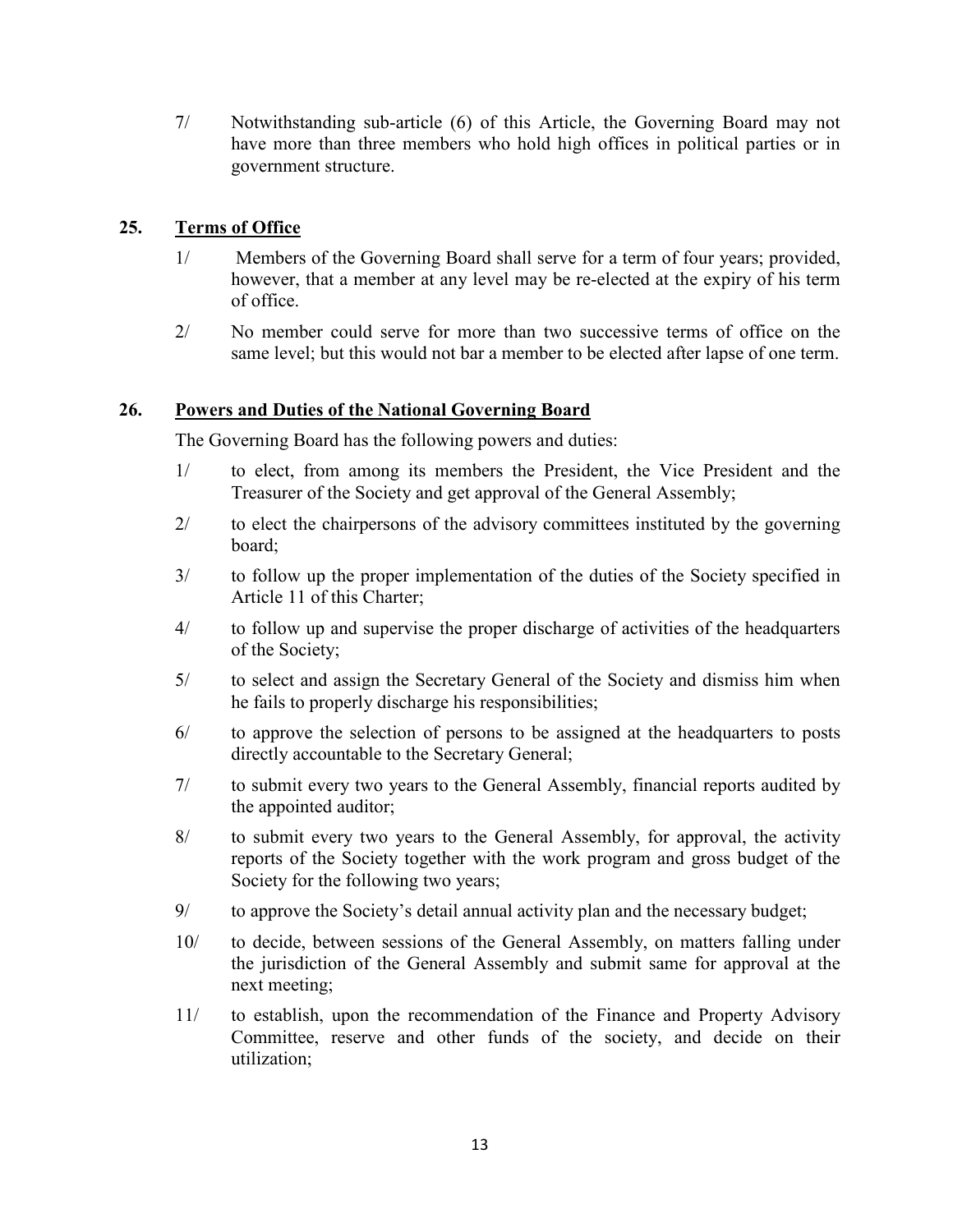- 12/ to ensure the proper observance and implementation of the fundamental principles of the society at all levels;
- 13/ to take the appropriate action and report the same to the General Assembly, whenever an action which endangers the unity and existence of the Society is committed or if the Governing Board believes that the Society's principles and purposes have been violated at any stage of the Society's structure;
- 14/ to submit recommendations to the General Assembly, monitor, and take necessary actions on the types of membership, amount of membership fees and contributions to be made by regional branches to National Head Quarters, Zonal/Special Woreda to Regional branch and Woreda Branch to Zonal branch of the society;
- 15/ to decide on the requirement and utilization of foreign assistance;
- 16/ to authorize, when necessary and in consultation with the concerned government organs; International Red Cross and Red Crescent institutions and sister societies to undertake joint activities with the Society in Ethiopia.
- 17/ to prepare and submit criteria for selection of honorary membership; nominate and submit for the approval of the General Assembly persons to be granted honorary membership;
- 18/ to elect, in case where up to three persons among its members cannot complete their term in office, substitutes to serve until the next regular meeting of the General Assembly;
- 19/ to establish, as may be necessary, ad hoc or standing advisory committees and define their functions;
- 20/ to grant awards to members of the society, volunteers and employees who made great contribution towards the activities of the Society;
- 21/ to decide on the time, place and agenda of the meetings of the General Assembly;
- 22/ to establish external relations on behalf of the society;
- 23/ to perform such other duties as may be assigned to it by the General Assembly;
- 24/ such other powers and duties which may be necessary to fulfill the purposes of the Society.

#### **PART FOUR**

#### **POWERS AND DUTIES OF OFFICIALS OF THE SOCIETY**

## **27. General**

Officials of the Society shall exercise their duties in accordance with the provisions of this Charter and the internal regulations and directives of the Society. In executing their tasks, all officials of the Society shall act solely in the interest of the Society.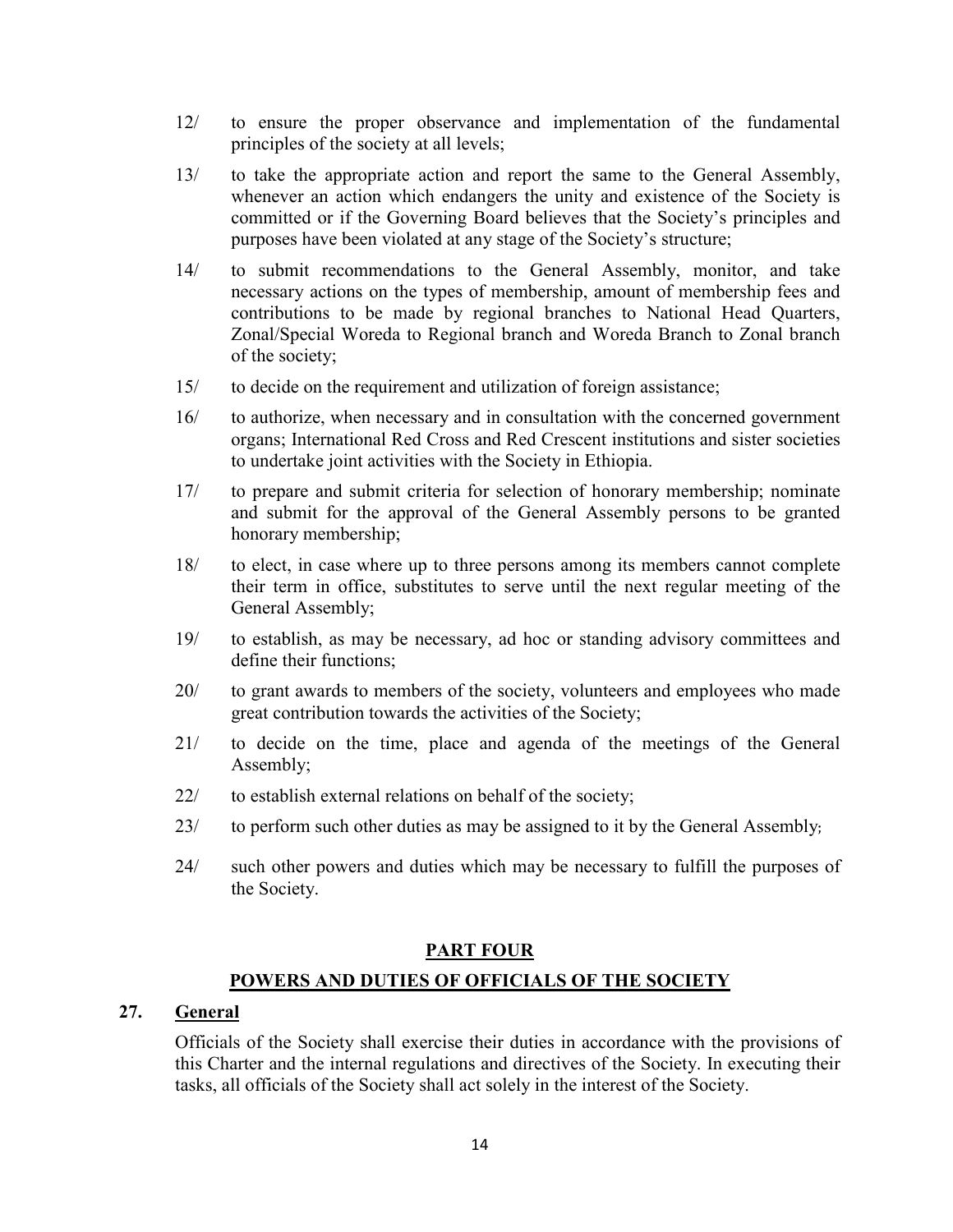## **28. Powers and Duties of the President**

The President of the Society who is the highest officialof the Society has the following powers and duties:

- 1/ to follow up whether the society has fulfilled its purposes and duties listed under article 7 and 11 of this charter and report to the governing board;
- 2/ to convoke meetings of the General Assembly and the Governing Board;
- 3/ to present a review of the state of the Society to the General Assembly;
- 4/ to coordinate the work of the respective bodies of the Society;
- 5/ to follow up the implementation of the decisions of the General Assembly and the Governing Board;
- 6/ to decide, between sessions of the Governing Board, on urgent matters submitted from the headquarters, and submit such decisions for approval at the next meeting of the Board;
- 7/ to make relations with third party representing the Governing Board;
- 8/ to carry out any other functions entrusted by the General Assembly and the National Governing Board;

## **29. Powers and Duties of the Vice President of the Society**

**The Vice President of the Society** has the following powers and duties:

- 1/ to discharge the duties of the President in his absence;
- 2/ to perform duties specifically assigned to him by the President and the Governing Board.

## **30. Powers and Duties of the Treasurer**

The Treasurer of the Society has the following powers and duties:

- 1/ to chair the Finance and Property Advisory Committee of the Society;
- 2/ to supervise and controls the property and financial activities of the Society, and reports the implementation to the Governing Board every six months

## **31. Powers and Duties of the Secretary General**

The Secretary General shall be the chief executive officer of the Society,and being accountable to the Governing Board, shall have the following powers and duties:

1/ to direct, administer and supervise the national headquarters of the Society;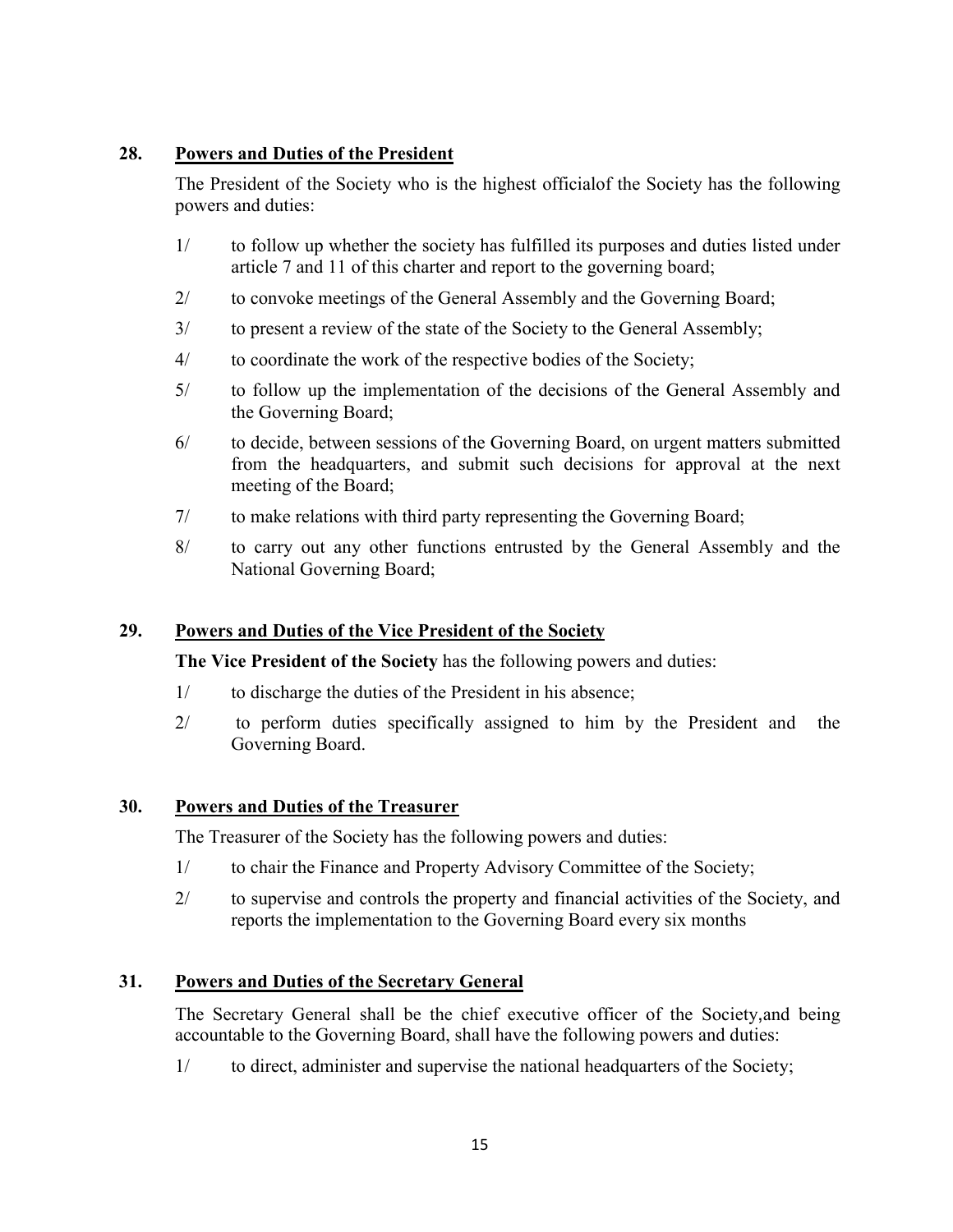- 2/ to ensure that employees at regional level are administered based on the relevant rules of the Society and to take corrective measures whenever there is an irregularity;
- 3/ to monitors, supervise and submit periodic report to the Governing Board that the activities of the Society at regional branches level are undertaken according to the rules of the Society;
- 4/ to mobilize the financial accounts of the Society based on the general direction given by the Governing Board;
- 5/ to decide on financial and procurement matters necessary for the activities of the Society according to the finance and procurement manuals of the society;
- 6/ to ensure that the various activities of the Society are executed properly and in accordance with this Charter, the internal regulations and directives of the Society;
- 7/ based on the general direction of the Governing Board, to establish, with a view to facilitating the realization of the purposes of the Society, relations with other components of the Movement as well as other appropriate national and international organizations. The Secretary General produces periodic report to the Board on the outcome of such relations;
- 8/ to establish ad hoc or standing committees as may be necessary, to expedite the effective discharge of his/her responsibilities;
- 9/ to prepare and submit to the Governing Board plans and work programs as well as budgets of the Society, and implement same upon approval;
- 10/ to execute decisions of the General Assembly and the Governing Board;
- 11/ to submit, annually and where necessary periodically, financial reports of the Society to the Governing Board;
- 12/ to prepare, in consultation with the president, the agenda of the meeting of the Governing Board and distribute same to each member together with relevant documents;
- 13/ to select on competitive base and submit to the Governing Board for approval persons to be assigned, at the headquarter of the Society, to posts directly accountable to him;
- 14/ to perform the hiring of Regional Branch Office Managers and firing of the same by Regional Board through the support of head office. He also approves the recommendation of Regional Board on the selection and termination of Regional Branch Office Heads.
- 15/ to attend, as may be necessary, in person or through a representative the meetings of the advisory committees of the Society.
- 16/ to administer the fixed asset and finance of the Society at national headquarters and ascertain the proper administration of the same at branches. If it deemed necessary, he initiates an appropriate action to be taken.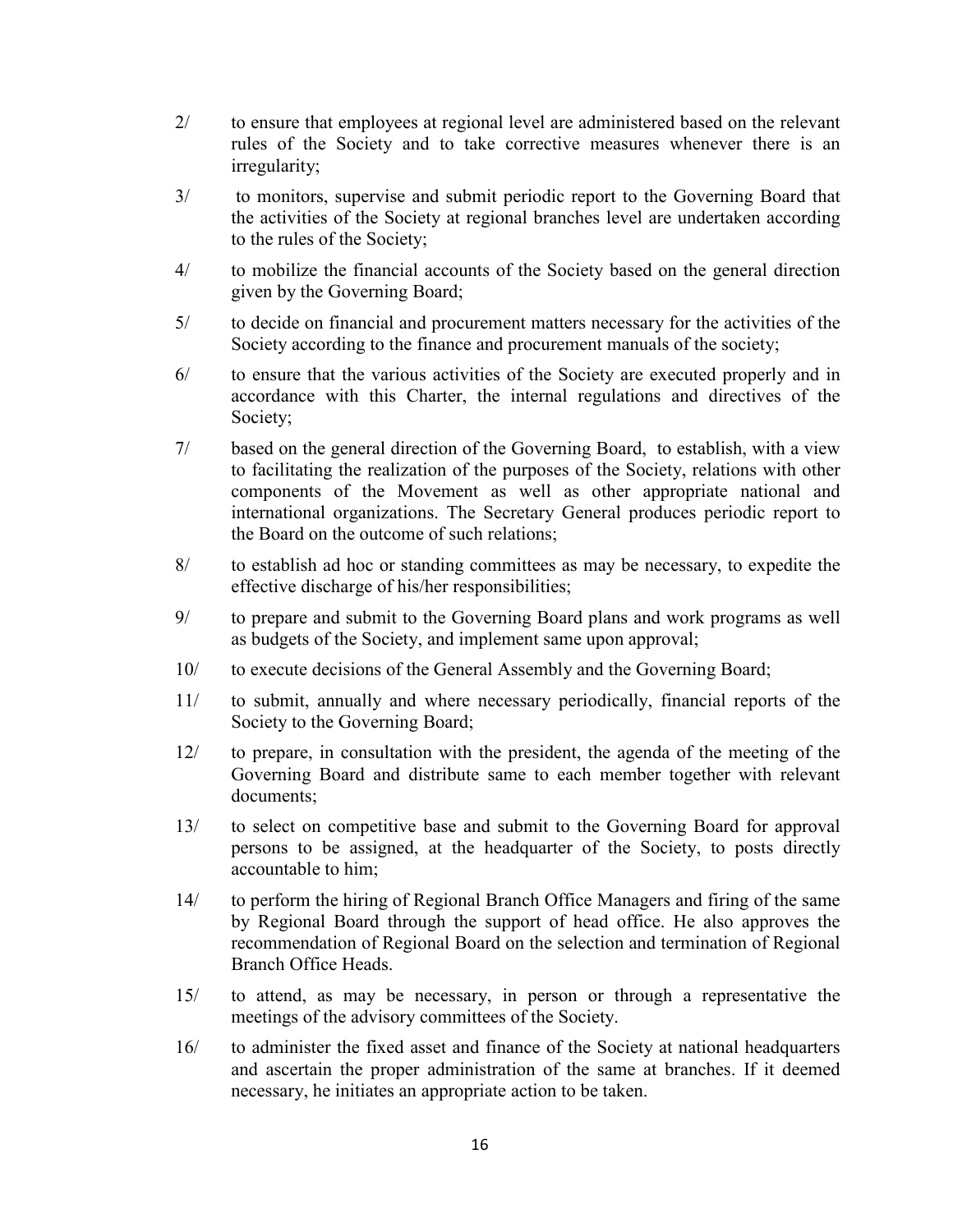- 17/ to employ, administer and dismiss the personnel of the Head Quarters of the Society;
- 18/ to observe and ensure the observance of the fundamental principles by employees of the Society;
- 19/ to submit to the Governing Board for approval internal regulations and directives necessary for effective implementation of this Charter, and implement same upon approval;
- 20/ to represent, in accordance with general directives of the Governing Board, the Society in its dealings with third parties;
- 21/ on behalf of the Society, to enter in to contract, to sue and be sued or make delegations to others;
- 22/ to perform such other duties as may be assigned to him by the Governing Board or the President.

## **PART FIVE**

## **INCOME AND FINANCIAL REPORTS OF THE SOCIETY**

#### **32. Source of Income**

The income of the Society shall stem from sources that do not contradict, or compel the Society to act in violation of the fundamental principles and main purpose and duties of the Society. The sources of income include:

- 1/ Membership fees;
- 2/ Money and property acquired through inheritance, donations and assistance;
- 3/ Proceeds from income-generating programs;
- 4/ General or program subsidy from the Government;
- 5/ Income from ambulance and other services;
- 6/ From business activities which do not compromise the purposes and principles of the Society;
- 7/ From other sources

## **33. Exemption from Tax and Duty**

- 1/ The Society shall be exempted from all taxes and duties on all imported goods for the purpose of executing its purposes stated in this Charter.
- 2/ Without prejudice to rights and benefits bestowed to the National Society in other laws, the Society shall be exempted from income taxes on incomes derived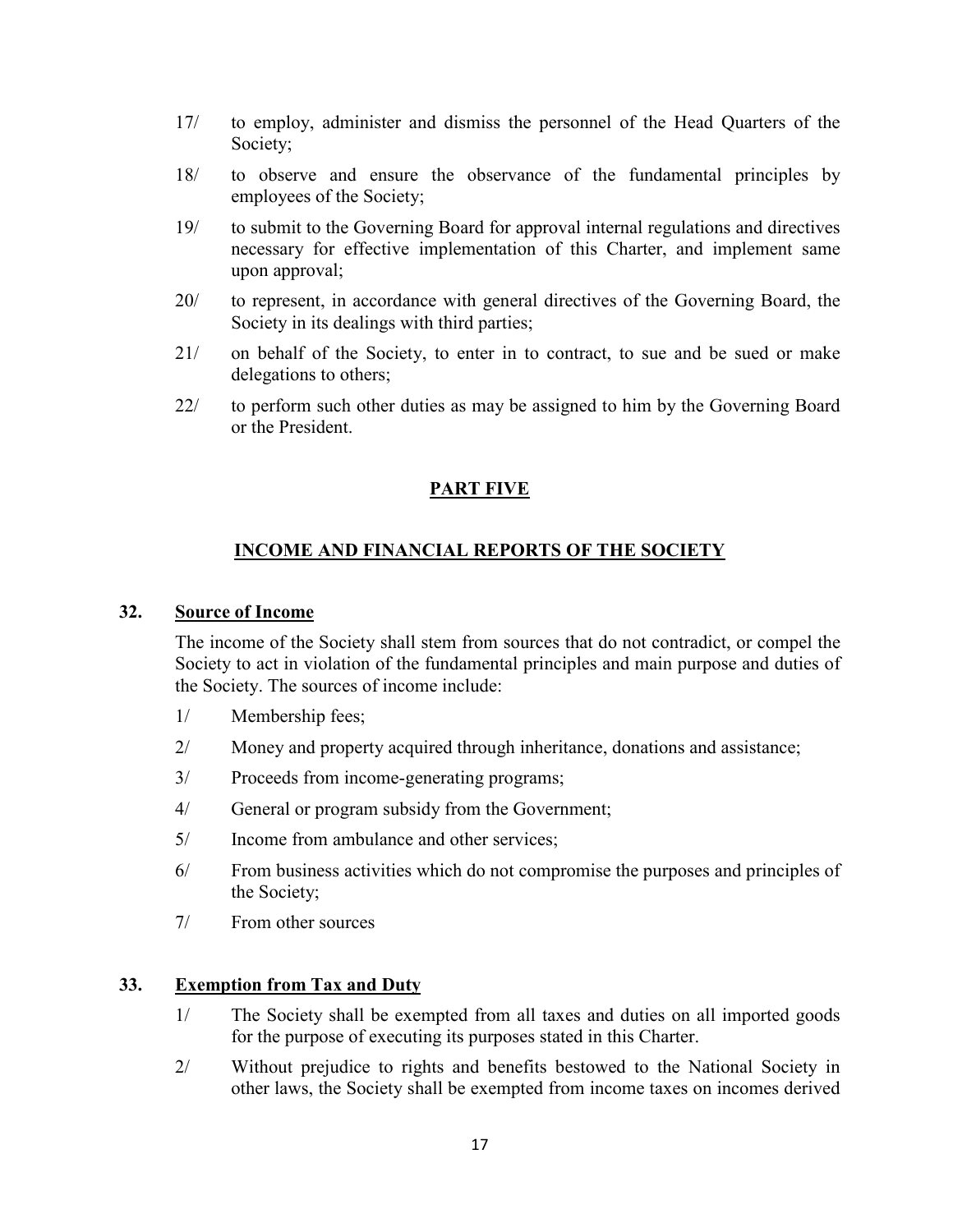from membership fee, money or property acquired through inheritance, donations, subsidy from government and incomes from ambulance services.

#### **34. Fiscal Year**

The fiscal year of the Society shall commence on the  $1<sup>st</sup>$  day of Hamle and shall end on the  $30<sup>th</sup>$  day of Sene of the following year.

#### **35. Books of Accounts**

- 1/ The Society shall administer and expend its income in transparent and accountable manner.
- 2/ The Society shall keep complete and accurate books of accounts.

#### **36. Annual Financial Reports**

- 1/ Audited financial report of the Society by external auditor shall be submitted to the Governing Board within a period of six month following the end of each fiscal year.
- 2/ The audited financial reports by external auditor shall be submitted every two years to the General Assembly.

## **PART SIX**

#### **MISCELLANEOUS PROVISIONS**

### **37. Revision of the Charter**

- 1/ This Charter may be revised upon approval by the Government of the recommendations of the National General Assembly by a two-thirds majority vote passed in a meeting in which at least two-third of the members are present.
- 2/ The Society shall inform the International Committee of the red Cross/International Federation of the Red Cross and Red Crescent Joint Statute Commission of any proposed amendments and take in to account the comments of the Joint Statute Commission.

#### **38. Transitory Provisions**

Officials of the Society shall continue to serve until new elections and assignments are made in accordance with this Charter.